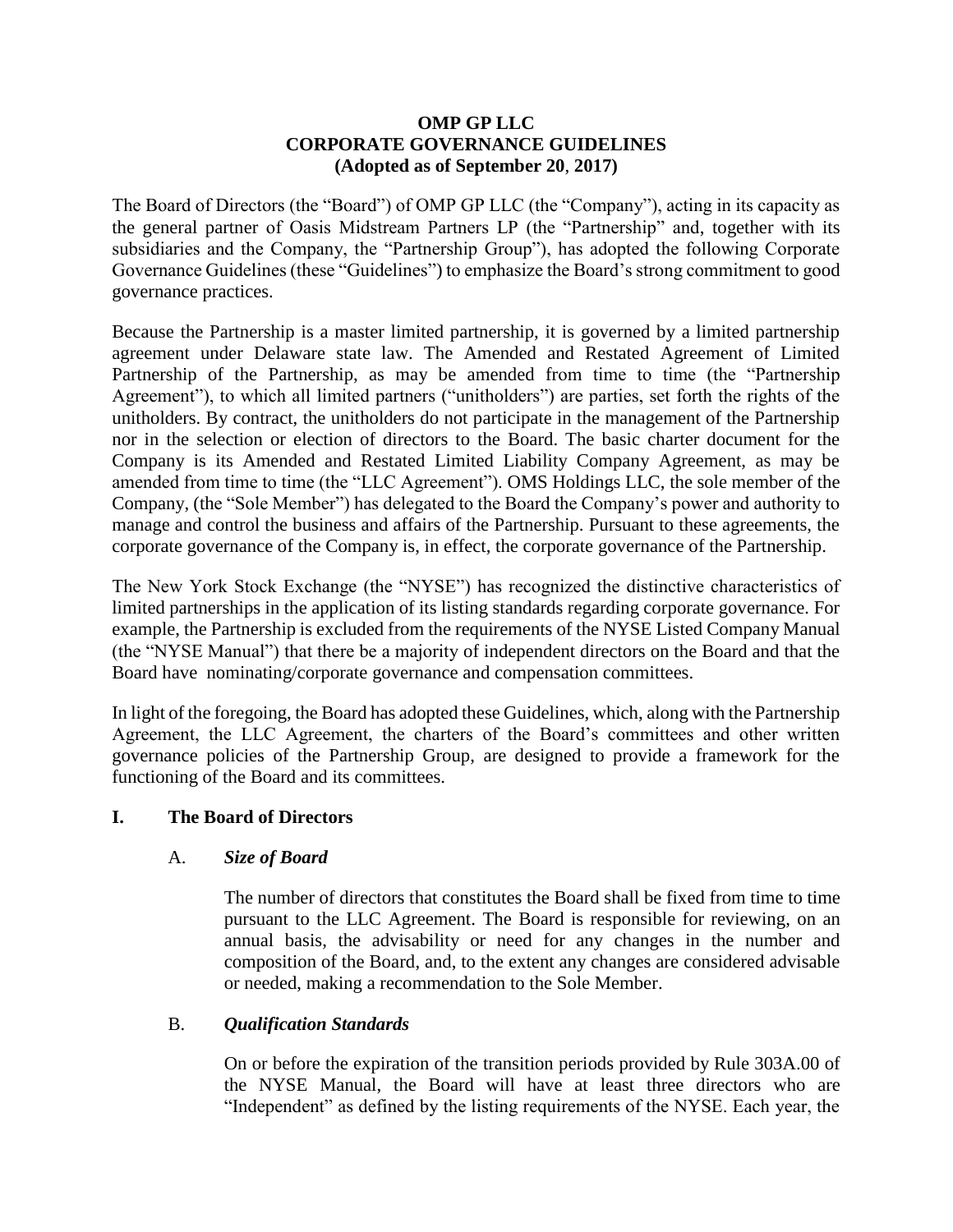Board will review the relationships between the Partnership Group and its management and each director and will then determine which directors satisfy the applicable independence standards, including the independence standards applicable to Board committee membership, as applicable.

The Board is responsible for identifying individuals qualified to become Board members. Nominees for directorship will be selected by the Board. An invitation to join the Board should be extended by the Board itself or by the Chairman of the Board.

In the event that a vacancy on the Board arises, the Board shall seek and identify qualified director candidates, considering such factors that it deems relevant in identifying and recommending candidates, including:

- Relevant skills and experience;
- Independence under applicable standards;
- Business judgment;
- Service on boards of directors of other companies;
- Personal and professional integrity, including commitment to the Partnership Group's core values;
- Openness and ability to work as part of a team;
- Willingness to commit the required time to serve as a director; and
- Familiarity with the Partnership and its industry.

# C. *Director Independence*

Each year, the Board will affirmatively determine whether each director is independent. In order to determine whether a director qualifies as "independent," the Board will consider all relevant facts and circumstances, including the relationships between the Partnership Group and each director, and will apply the standards set forth in Section 303A.02 of the NYSE Manual.

# D. *Director Responsibilities*

The basic responsibility of each director is to act in accordance with the requirements of the Partnership Agreement and the LLC Agreement. In discharging this obligation, directors should be entitled to rely on the honesty and integrity of the Company's senior executives and the Partnership Group's outside advisors and auditors.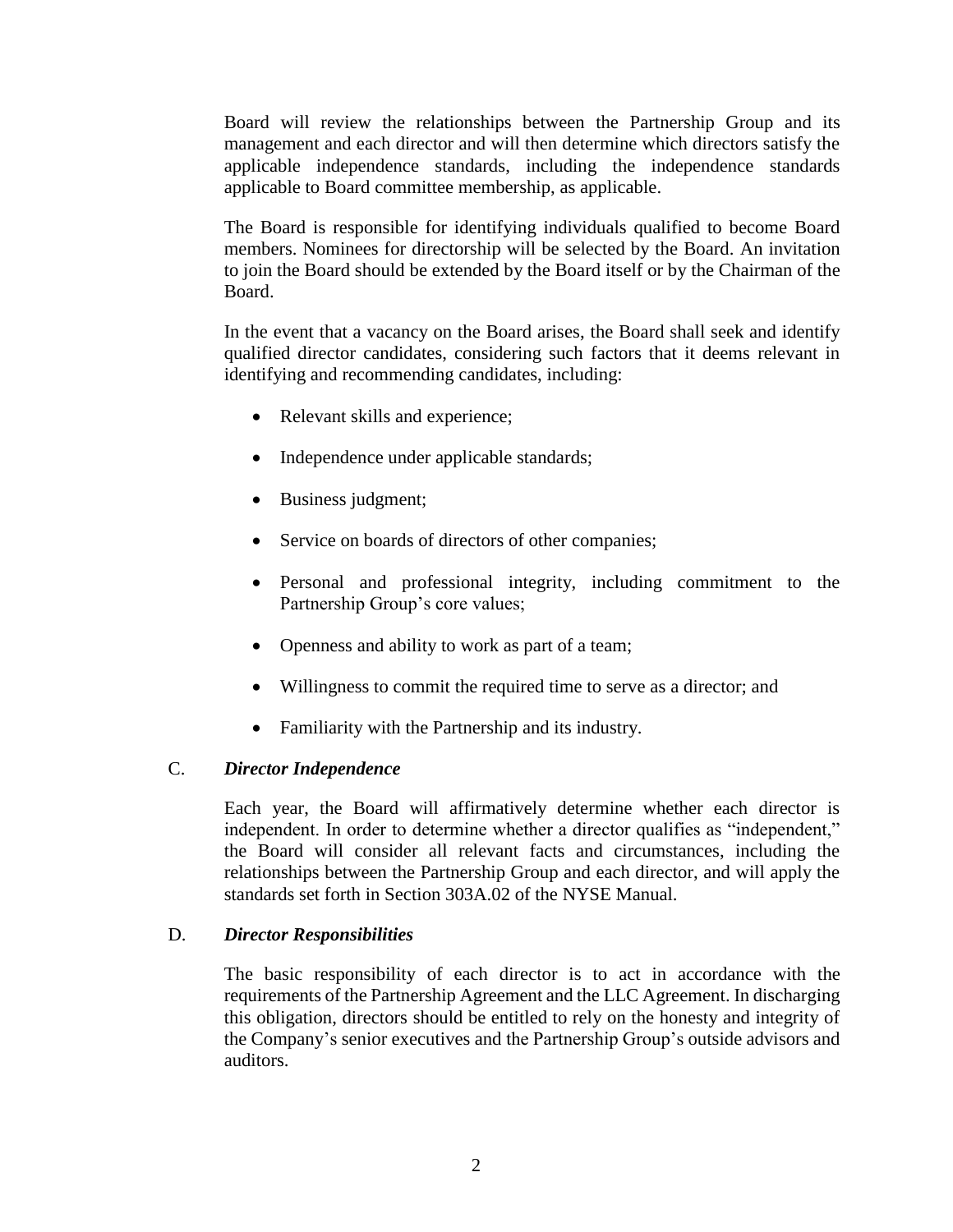Directors are expected to attend Board meetings and meetings of committees on which they serve, and to spend the time needed and meet as frequently as necessary to properly discharge their responsibilities. Information and data that are important to the Board's understanding of the business to be conducted at a Board or committee meeting should generally be distributed in writing to the directors before the meeting, and directors should review these materials in advance of the meeting. Attendance at Board and committee meetings should be considered by the Board in assessing each director's performance.

# E. *Service on Other Boards*

No director may serve on the board of directors of more than four other public companies. In advance of accepting an invitation to serve on another public company board, directors should advise the Chairman of the Board to allow an assessment to be made of, among other things, the potential impact of such service on the director's time and availability, potential conflict of interest issues and the director's status as an independent director.

# F. *Director Tenure*

The Board does not believe it should establish limits on a director's service. As an alternative to term limits, the Board will review each director's continuation on the Board every year. This will allow each director the opportunity to conveniently confirm his or her desire to continue as a member of the Board.

# G. *Chairman of the Board*

The Board has no policy with respect to the separation of the offices of Chairman and Chief Executive Officer. The Board believes that this issue is part of the succession planning process and that it is in the best interests of the Partnership and its unitholders for the Board to make a determination regarding this issue each time it elects a new Chief Executive Officer and/or assesses the leadership structure of the Board.

# H. *Meetings of the Board*

The Chairman of the Board will establish the agenda for each Board meeting. At the beginning of the year, the Chairman of the Board will establish a schedule of agenda subjects to be discussed during the year (to the degree this can be foreseen). Each director is free to suggest the inclusion of items on the agenda. Each director is free to raise at any Board meeting subjects that are not on the agenda for that meeting.

# I. *Meetings of Non-Management Directors*

The non-management directors will have regularly scheduled meetings in executive session that will be held immediately following each regularly scheduled Board meeting. In the event that the non-management directors include directors who are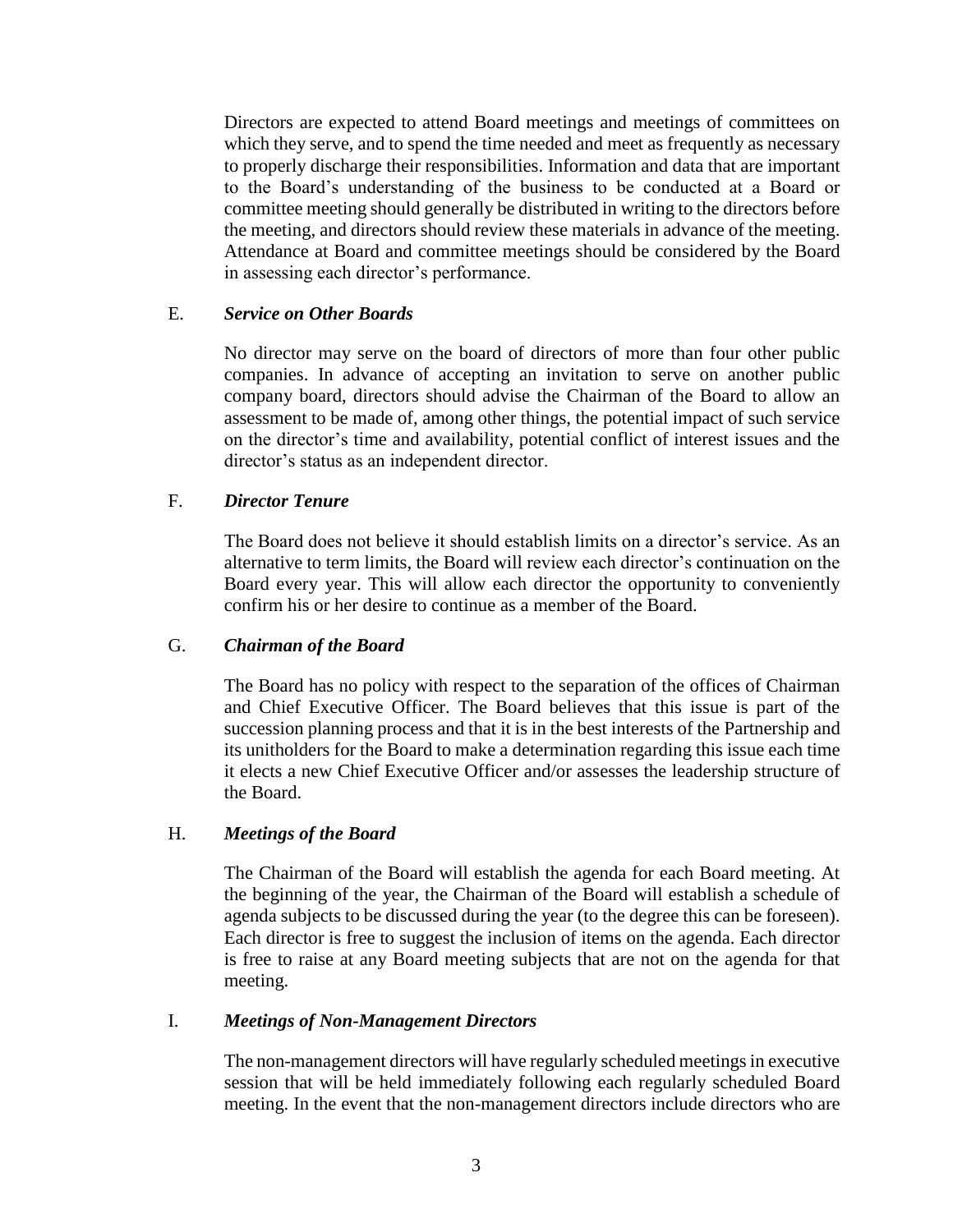not independent under the listing requirements of the NYSE, then at least once a year, there should be an executive session including only independent directors. The director who presides at these meetings (the "Lead Director") will be chosen by the Board at the annual meeting of directors and will serve until the next annual meeting of directors. The Lead Director is responsible for preparing an agenda for the meetings of the independent directors in executive session. The name of the Lead Director will be disclosed in the Partnership's Annual Report on Form 10-K.

### J. *Board Interaction with External Constituencies*

The Board believes that the management speaks for the Partnership Group. As such, individual directors will not meet or otherwise directly communicate with unitholders, research analysts, vendors, the press or other external constituencies on behalf of the Partnership Group unless the communication is (1) requested by the Chairman of the Board, the Chief Executive Officer or the full Board or (2) required to discharge his or her duties as set forth in committee charters.

# K. *Director Compensation*

The Board will conduct an annual review of the form and amount of director compensation. The Board will consider that a director's independence may be jeopardized if (1) director compensation and perquisites exceed customary levels, (2) the Partnership Group makes substantial charitable contributions to organizations with which a director is affiliated or (3) the Partnership Group enters into consulting contracts with (or provides other indirect forms of compensation to) a director or an organization with which the director is affiliated. Directors who are employees of the Partnership Group shall not receive any additional compensation for service on the Board.

# L. *Annual Performance Evaluation of the Board*

Each year, the Board will conduct its annual performance review. As part of this process, the Board or a committee thereof will receive comments from all directors and report to the full Board with an assessment of the Board's performance following the end of each fiscal year.

#### M. *Director Orientation and Continuing Education*

The Board is responsible for developing and annually evaluating an orientation and continuing education program for directors.

#### N. *Unitholder Communications with Directors*

The Board welcomes communications from the Partnership's unitholders and other interested parties. Unitholders and any other interested parties may send communications to the Board, any committee of the Board, the Chairman of the Board, the Lead Director or any other director in particular to: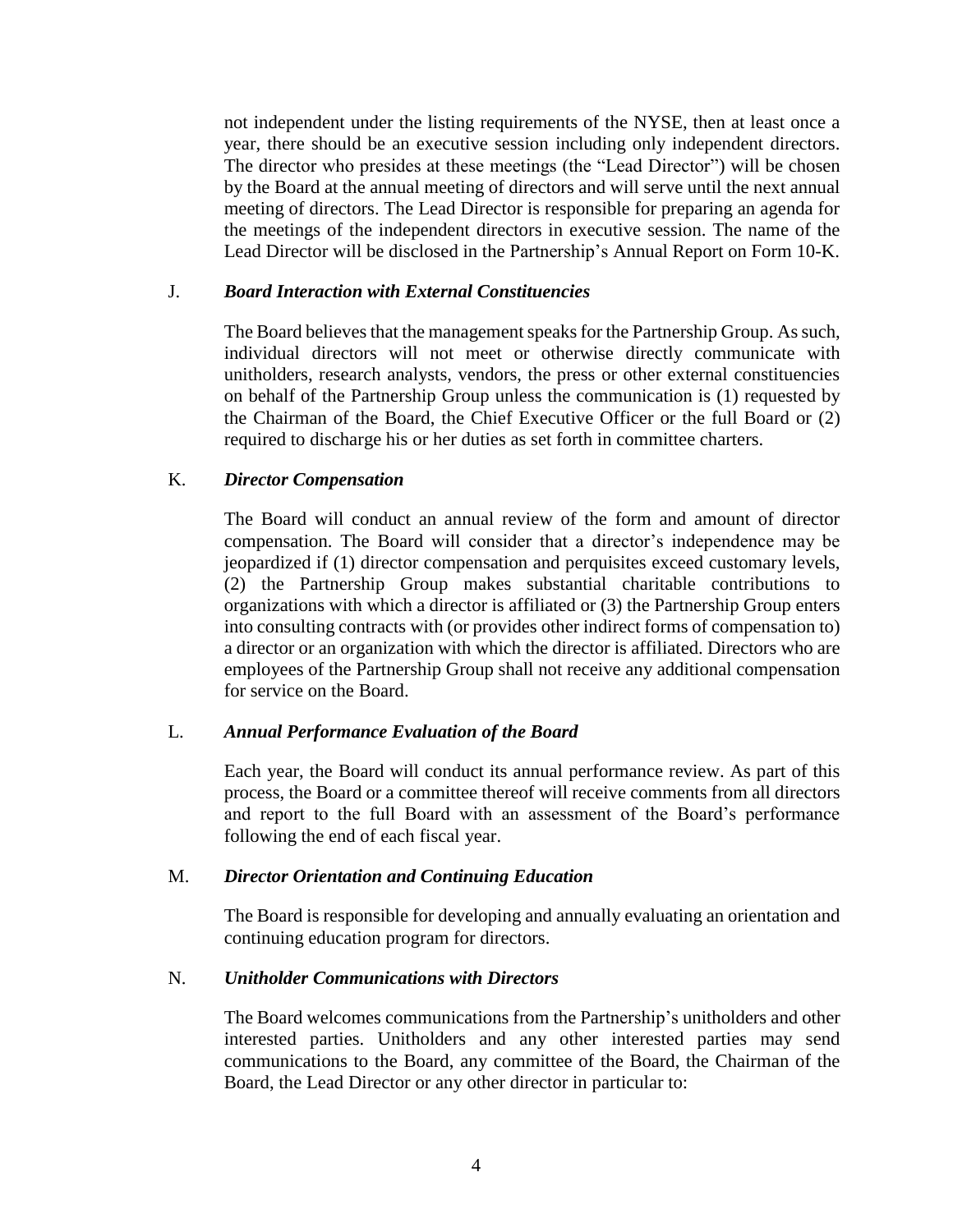# **OMP GP LLC 1001 Fannin Street, Suite 1500 Houston, Texas 77002**

Unitholders and any other interested parties should mark the envelope containing each communication as "Unitholder Communication with Directors" and clearly identify the intended recipient(s) of the communication. The Company's General Counsel or, in the absence of a General Counsel, the Company's Compliance Officer, will review each communication received from unitholders and other interested parties and will forward the communication, as expeditiously as reasonably practicable, to the addressees if: (1) the communication complies with the requirements of any applicable policy adopted by the Board relating to the subject matter of the communication; and (2) the communication falls within the scope of matters generally considered by the Board. To the extent the subject matter of a communication relates to matters that have been delegated by the Board to a committee or to an executive officer of the Company, then the Company's General Counsel or, in the absence of a General Counsel, the Company's President, may forward the communication to the executive officer or chairman of the committee to which the matter has been delegated. The acceptance and forwarding of communications to the members of the Board or an executive officer does not imply or create any fiduciary duty of the Board members or executive officer to the person submitting the communications.

# **II. Committees of the Board of Directors**

#### A. *Committees*

The Board will have at all times an Audit Committee and a Conflicts Committee. However, the Board may, from time to time, establish and maintain additional committees as necessary or appropriate. Committee members will be appointed by the Board with consideration given to the desires of individual directors.

The members of each committee must satisfy the independence and experience requirements detailed in their respective committee charters, if applicable, and the LLC Agreement and the Partnership Agreement. Each year, Board will determine whether or not each director satisfies the standards applicable to the committees on which such director is serving or may serve.

# B. *Committee Charters*

Each committee will have its own charter. The charters will set forth the authority and responsibilities of the committees as well as qualifications for committee membership, procedures for committee member appointment and removal, committee structure and operations and committee reporting to the Board. The charters will also provide that each committee will annually evaluate its performance.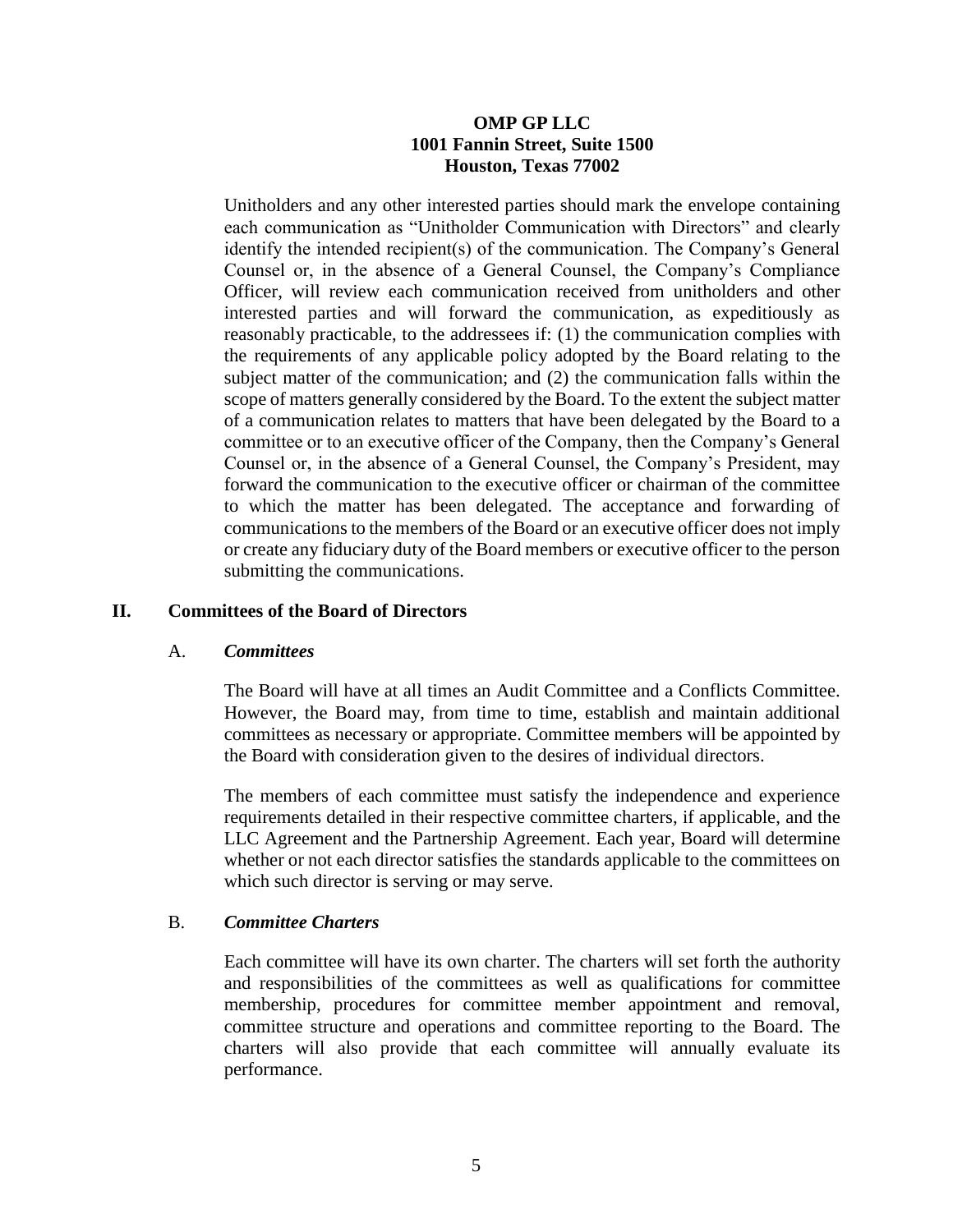# C. *Committee Meetings*

The Chairman of each committee, in consultation with the committee members, will determine the frequency and length of the committee meetings consistent with any requirements set forth in the committee's charter. The Chairman of each committee, in consultation with the appropriate members of the committee and management, will develop the committee's agenda.

# D. *Annual Performance Evaluation of the Committees*

Each year, the Board will conduct the annual performance review of the Board's committees. As part of this process, the Chairman of each committee will report to the full Board about the committee's annual evaluation of its performance and evaluation of its charter following the end of each fiscal year.

# **III. Director Access to Independent Advisors and Management**

The Board and each committee has the power to hire independent legal, financial or other experts and advisors as it may deem necessary, without consulting or obtaining the approval of any officer of the Company in advance.

Directors have full and free access to officers and employees of the Partnership Group. Any meetings or contacts that a director wishes to initiate may be arranged through the Chief Executive Officer or directly by the director. The directors will use their judgment to ensure that any such contact is not disruptive to the business operations of the Partnership Group.

The Board welcomes regular attendance at each Board meeting of executive officers of the Company. If the Chief Executive Officer wishes to have additional employees regularly attend Board meetings, he or she should obtain prior approval of the Board.

# **IV. Management Evaluation and Succession Planning**

The Board will conduct the annual performance review of the Company's management, including its Chief Executive Officer.

The Board will meet periodically on succession planning. The Chief Executive Officer should at all times make available his or her recommendations and evaluations of potential successors, along with a review of any development plans recommended for such individuals.

# **V. Review of Governance Policies**

At least annually, the Board will review and reassess the adequacy of these Guidelines and approve any necessary changes. In addition, the Board will consider any other corporate governance issues that arise from time to time and will take such actions as appropriate to address these issues. Such review will include management's monitoring of the Partnership